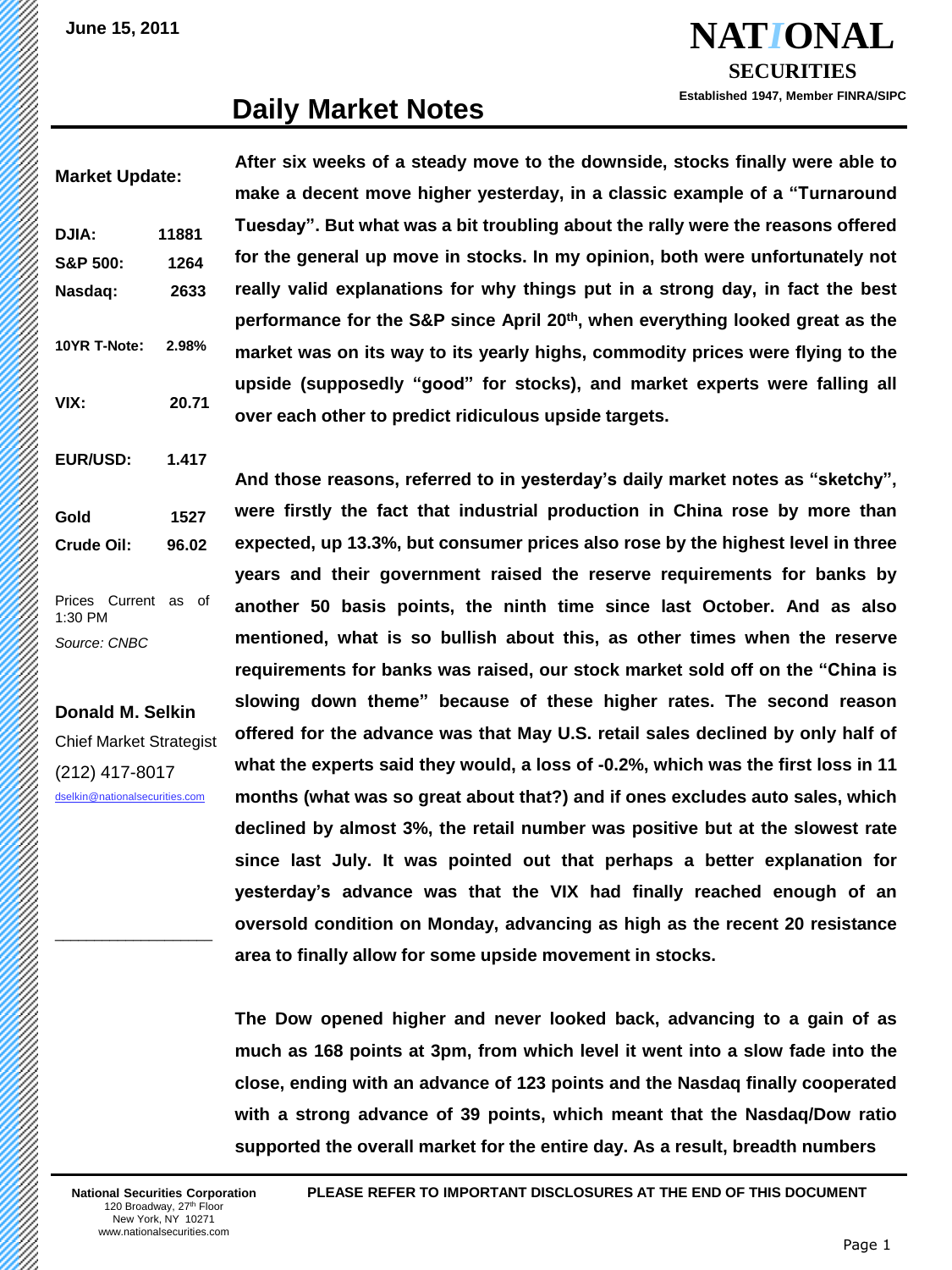

### **Daily Market Notes**

**were a very strong 5 to 1 positive ratio to the upside.**

**Leading the way higher were the energy, industrial and materials stocks in a day reminiscent of the first four months of the year when the main "justification" for these stocks doing so well was that energy and minerals prices were also going higher, which is a dubious argument for higher stock prices, and we have all seen how this nonsensical argument has played out. Also doing well were those beaten-down Chinese stocks, and the newer, trendier ones that recently went public at what turned out to be ridiculously high valuations, also rallied, at least for one day. Most retail stocks also did well on the positive interpretation of the sales report. On the other hand, those awful bank stocks, which had the nerve to rally for two days in a row, decided that making their shareholders happy for a third day was too much of a burden to bear, so after a higher start to entice in buyers who thought that the tide had finally turned for this beleaguered group, they ended up selling off within the context of an otherwise strong day for the overall market, which is not a good sign.**

**The VIX, which has been trading away from its traditional 1 to 100 inverse ratio to the Dow lately, and we have detailed how this has been the main factor causing stocks to not be able to rally on a consistent basis, finally did what it is supposed to do, namely end at the correct ratio, with a decline of 1.35 points against the Dow's closing advance of 123.**

**And sure enough, today we are seeing a case of the chickens coming home to roost, as a poor combination of economic reports here plus increasing worries out of Europe have caused stocks to more than lose the gains that they were able to achieve yesterday. If one followed the course of the various stock index futures before the market opened, Dow futures were lower by around 60 points due to weakness in the Euro on concerns that Moody's may cut the ratings of French banks because of their exposure to Greek debt, as the amount of their exposure is around \$65 billion. German banks have around \$40 billion of this**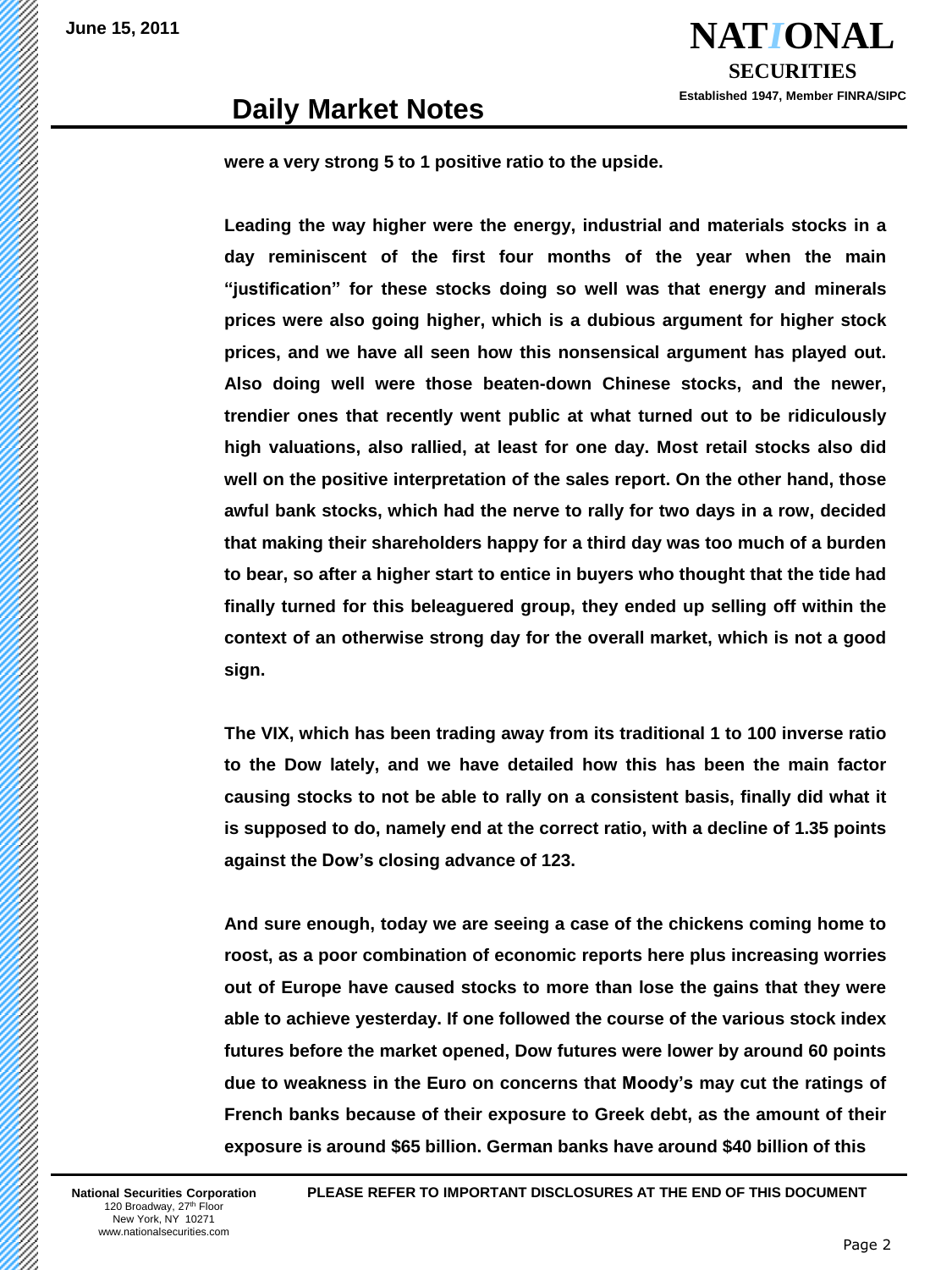**NAT***I***ONAL SECURITIES Established 1947, Member FINRA/SIPC**

## **Daily Market Notes**

**debt and banks in the U.S. hold around \$41 billion. Then just before the 8:30am release of economic data here, the Dow futures declined further, to a loss of around 85 points as some investors were so smart that they "knew" that the May NYState Empire Manufacturing Survey would be bad, and sure enough this prescience on the part of those who sold the stock futures down lower turned out to be correct, as the report came in negative for the first time since last November, which then sent the Dow futures down to further losses of around 115 points before the opening.**

**Things were not helped by the May C.P. I. report which showed that the core rate of inflation, which excludes food and energy, rose by the highest amount in three years due to increases in motor vehicle and apparel prices. This latter item is worth noting because let us once again remember that the goal of QE2 was to raise prices of all assets because of the Fed's misplaced fears of deflation, so when stocks and commodities were both flying to the upside between last September and this April, everyone was cheering because of the misplaced argument that higher commodity prices were bullish for stocks because they somehow showed "worldwide economic growth" instead of really being a case of speculation in commodity prices because of the weaker dollar. So in these two reports we had the worst possible combination of circumstances, namely slower economic growth and higher inflation, thank you Mr. Bernanke.**

**Then we had three companies issuing profit warnings, namely the second largest automobile company, a manufacturer of glass packaging products, and a marketer of branded consumer lawn and garden products – as higher costs were part of the reasons offered by all of them for the future shortfalls. This is a potential danger for the few weeks before the official start to the secondquarter earnings season, as the analysts still insist that S&P earnings are going to come in at \$105 a share, which would make the S&P appear to be "cheap" at current levels. The only problem is that if the earnings do not reach this target, then stocks are not as cheap if this \$105 forecast turns out to be**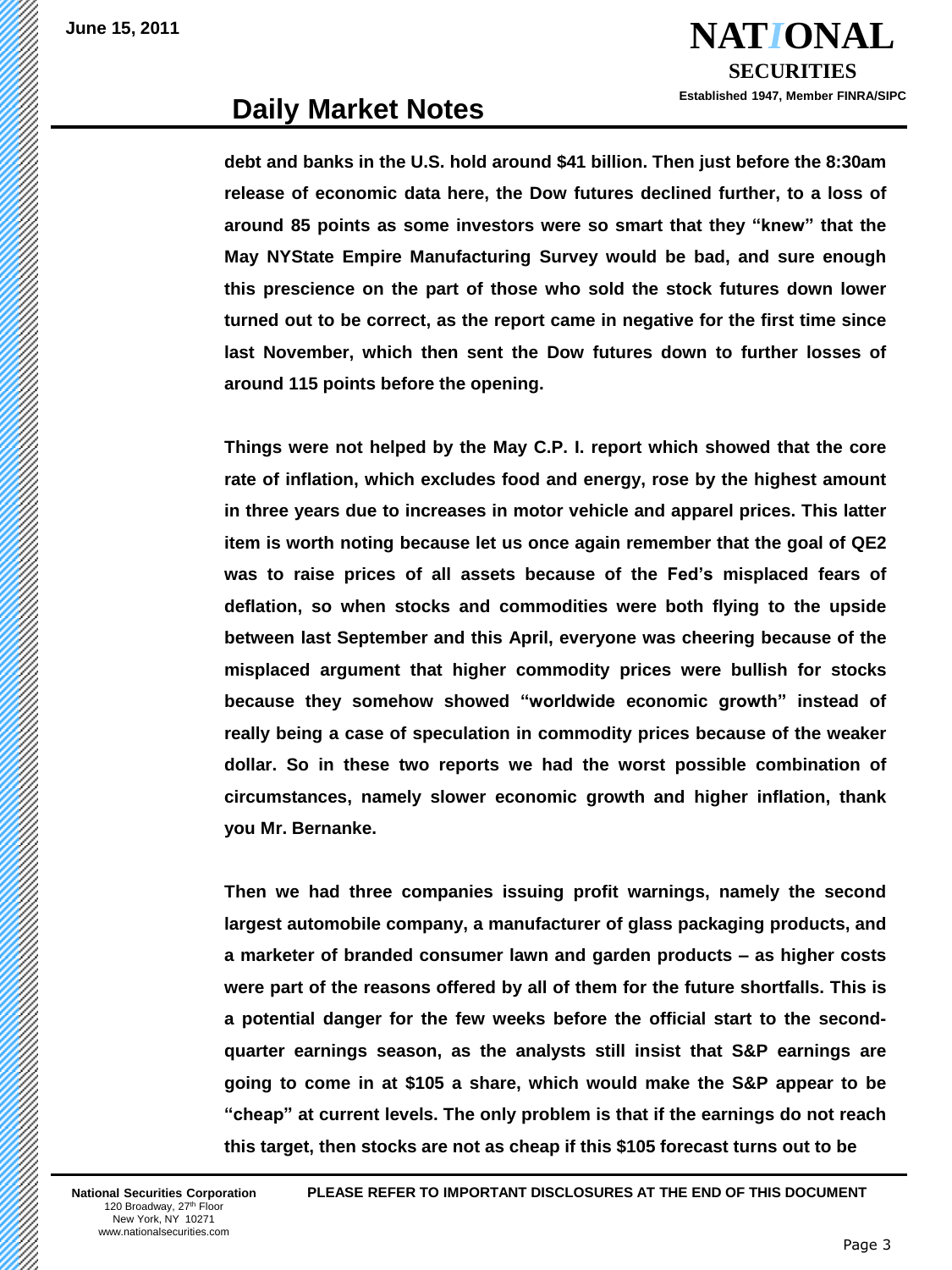

### **Daily Market Notes**

#### **too optimistic.**

**After a lower opening loss of those 115 Dow points as the futures were indicating, things actually had the nerve to improve, as by 11am the Dow was able to cut its loss to "only" 62 points before the Euro turned lower as well, another case of our stocks being held hostage to what is happening overseas, with the Dow declining to a loss of 200 points to the low as this is being written. And if one looks at an intraday chart of the Euro, one can see that stocks here are basically just following what the Euro is doing, as it is making new lows as concerns about Greek problems intensify. The Prime Minister of that country offered to resign and then Moody's put Portuguese banks on review for possible future downgrades. An emergency session of E.U. finance ministers failed to reconcile a German-led push for bondholders to shoulder part of the cost of a new Greek aid package.**

**And we are getting the usual side effects in other markets, as bonds are rallying strongly on the flight to safety mentality after declining by a lot yesterday, and today's rally has pushed the yield on the 10-year Treasury Note once again to below 3%. And naturally crude oil prices are also lower on that sick positive relationship between energy prices and stocks, so instead of celebrating that consumers will pay less for gasoline, the market once again interprets lower energy prices as bearish.**

**And for the first time in a long time, the VIX is rising by much more than it should have, as for instance when the Dow was on its low of being down by those 200 points, the VIX rose by 2.99, to 21.25, its highest level since the third week in March, right after the Japanese earthquake. It is currently up by 2.45 relative to the Dow's decline of 170 points as this is being written.**

**The market has now taken on a creepy resemblance to last year, when things reached their highs in late April, and then took a dive in May and June, which marked the lows for the year, and it was the same causes last year as well, with**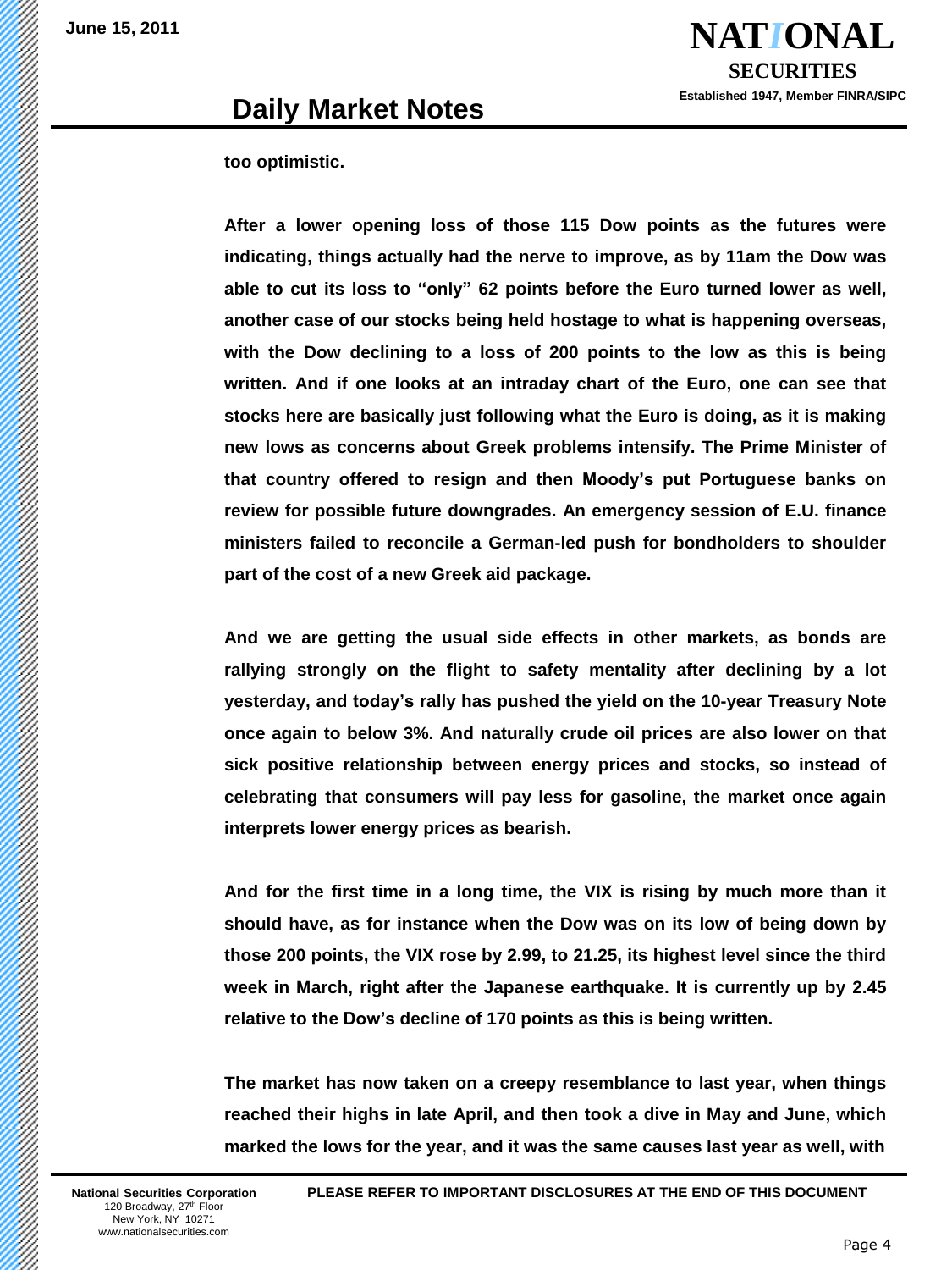

## **Daily Market Notes**

**European sovereign-debt issues responsible for much of the comedown, although let us also remember that we started the decline this year from higher levels, which left the market more vulnerable to some sort of setback from the misplaced mind-set of higher commodity prices somehow being good for stocks. Let us hope that this year also sees the market low during this time period as well.**

**Since earnings are no longer a factor as the second-quarter reporting period will not be with us for another three weeks (but there is always the potential danger for profit warnings like we saw today), economic reports will have some influence and there were quite a few of them this week. The lineup finishes the week with: Thursday – May housing starts and building permits, June Philadelphia Fed Manufacturing Index; Friday – June mid-month U. of Michigan Consumer Sentiment Survey, May L.E.I. and the monthly June options expiration series.**

**The S&P trades at 12.1 times forward earnings, which could bring a measure of support to stocks. Earnings were \$85 in 2010 and are projected to be \$105 for 2011, according to the analysts who follow these companies. The average P/E multiple for the S&P going back to 1954 has been 16.2. Since 2006, the average P/E multiple has been 14.7**

**For all of 2010, earnings increased by +30%, which was the most since 1995. For 2011, first-quarter earnings gained +15% and are projected to gain +20% for the entire year, as reported by Bloomberg Financial and this would be the largest two-year advance since the period ended in 1995. These projections would equate to around a 14% earnings gain this year. The highest ever earnings for the S&P in one year took place in 2006, at \$88.**

**After four consecutive quarters of negative G.D.P. growth, we now have six consecutive quarters of positive growth, starting with the third-quarter of 2009 and continuing with every quarter in 2010 according to the Commerce**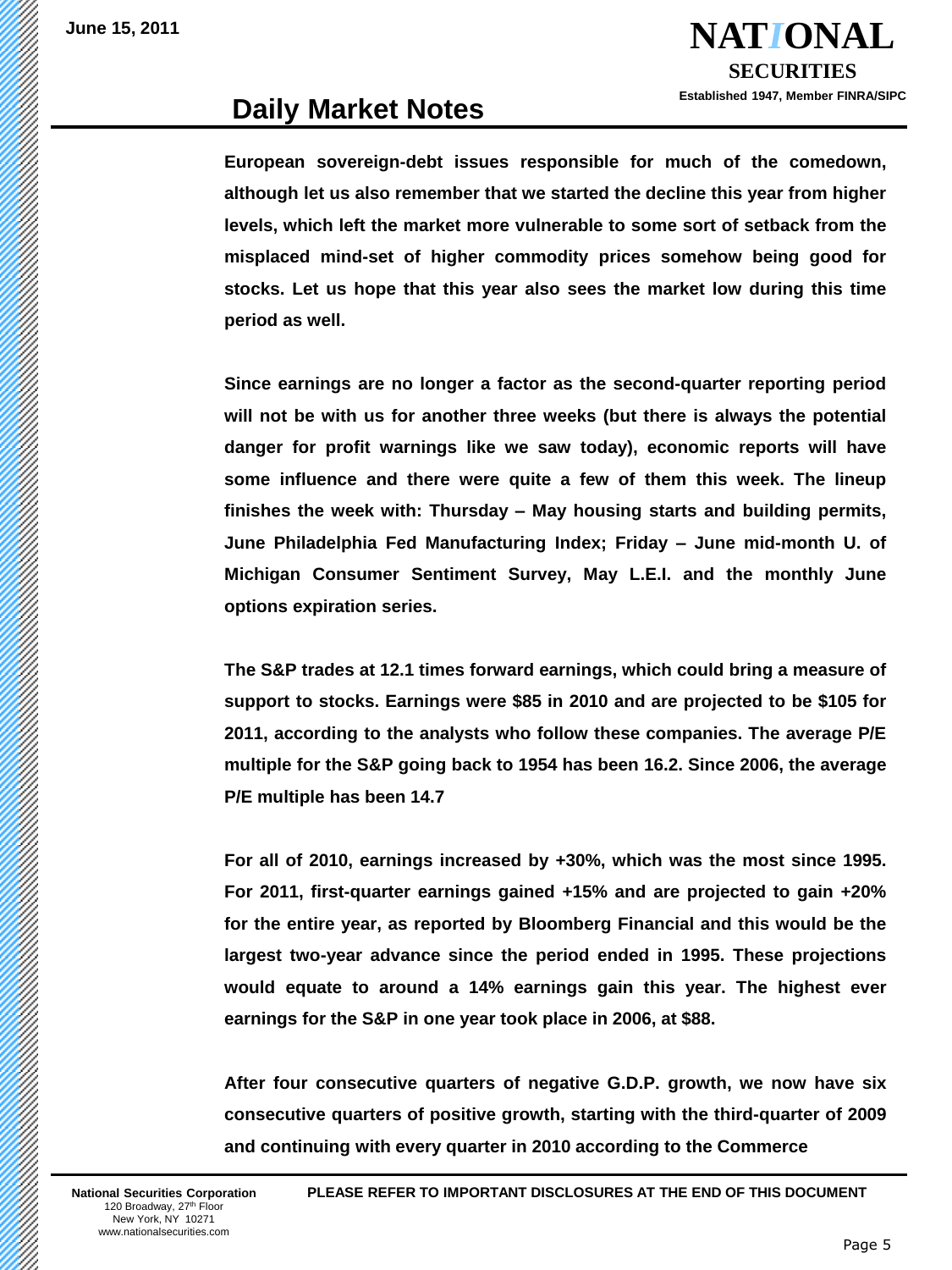**NAT***I***ONAL SECURITIES Established 1947, Member FINRA/SIPC**

# **Daily Market Notes**

**Department. For all of 2010, G.D.P. rose at a 2.9% rate, which was the highest since 2006 after a decline of 2.6% in 2009. For 2011, the prediction is G.D.P. growth of 3.1% and it is 3.9% in 2012.**

**Donald M. Selkin**